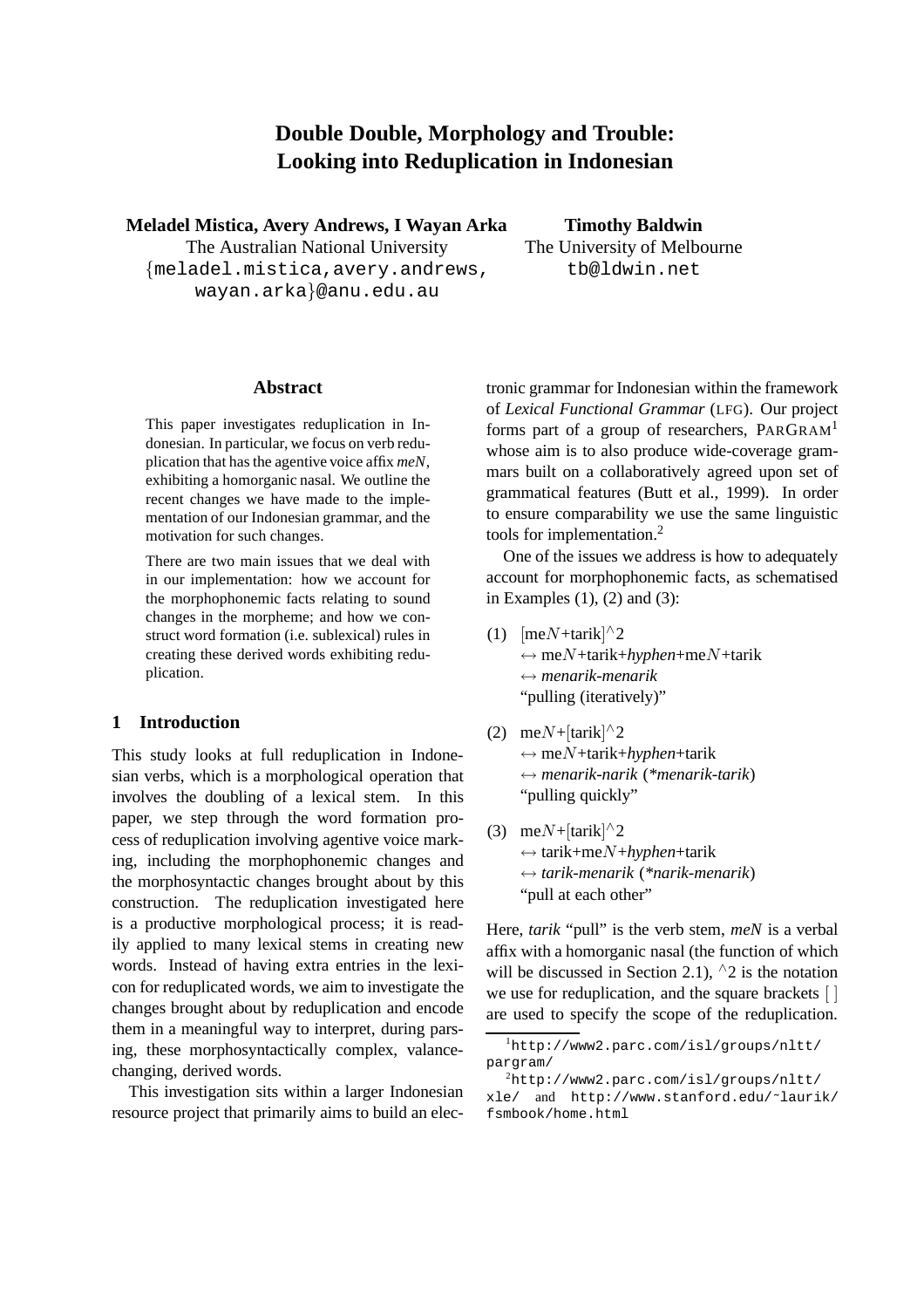Each of the examples consists of three lines: (a) a simplified representation of which words are reduplicated, (b) a breakdown of the components that make up the surface word, and (c) the surface word (in italics). Note that the first-line representation for (2) and (3) is identical, but the surface words differ on the basis of the order in which the reduplication and *meN* affixation are applied. Note also that, as is apparent in the gloss, (3) involves a different process to the other two examples, and yet all three are dealt with using the same reduplication strategy in our implementation. We return to discuss these and other issues in Section 3.

The morphological analyser is based on the system built by Pisceldo et al. (2008), whose implementation of reduplication follows closely that suggested for Malay by Beesley and Karttunen (2003). However, (3) is not dealt with by Beesley and Karttunen (2003), and the solution of Pisceldo et al. (2008) requires an overlay of corrections to account for the distinct argument structure of (3). This paper outlines a method for reorganising the morphological analyser to account for these facts in a manner which is more elegant and faithful to the data.

### **2 Reduplication in Indonesian**

## **2.1 About Indonesian**

Indonesian is a Western Austronesian language that has **voice marking**, which is realised as an affix on the verb that signals the thematic status of the subject (Musgrave, 2008). In Indonesian, the subject is the left-most NP in the clause. Below we see examples of AV (agentive voice), $3$  PV (patient or passive voice) and UV (undergoer voice — bare stem).

- (4) *[Amir] membaca buku itu* Amir AV+read book this "Amir read the book"
- (5) *[Buku itu] dibaca* book this PV+read by *oleh Amir* Amir "The book was read by Amir"
- (6) *[Temannya] dia* his.friend he/she UV.hit *pukul* "He hit his friend"

The marking on the verb indicates the semantic role of the subject, in square braces [ ] the agent in (4), and the theme and patient in (5) and (6).

## **2.2 Productive Reduplication**

Indonesian has three types of reduplication: partial, imitative and full reduplication (Sneddon, 1996). We only consider full reduplication — or full repeat of the lexical stem — for this study because it is the only type of reduplication that is productive. We encode three kinds of full reduplication in the morphological analyser:

(7) REDUPLICATION OF STEM

| duduk-duduk  | sakit-sakit            |
|--------------|------------------------|
| sit-sit      | sick-sick              |
| "sit around" | "be periodically sick" |

(8) REDUPLICATION OF STEM WITH AFFIXES

| membunuh-bunuh   | $b$ unuh-membunuh |
|------------------|-------------------|
| $AV + hit - hit$ | $AV + hit - hit$  |
| "hitting"        | "hit each other"  |

(9) REDUPLICATION OF AFFIXED STEM

*membeli-membeli* AV+buy-AV+buy "buying"

Reduplication seems to perform a number of different operations. There is an aspectual operation, which affects how the action is performed over time. These examples are seen in (7) *sakit-sakit* and (8) *membunuh-bunuh*. These are comparable to the English progressive *-ing* in *He is kissing the vampire* versus *He kissed the vampire*, where the former depicts an event performed over time and the latter a punctual one.

However, this operation is not exactly equivalent to the English progressive, as seen below:

- (10) *Saya memukul-memukul dia* 1.SG AV+hit-AV+hit 3.SG "I am/was hitting him"/"I repeatedly hit him."
- (11) *#Saya membunuh-membunuh dia* 1.SG AV+kill-AV+kill 3.SG "#I was killing him"

<sup>3</sup> In (4) the *mem-* "AV- AGENTIVE VOICE" is actually *me* plus a homorganic nasal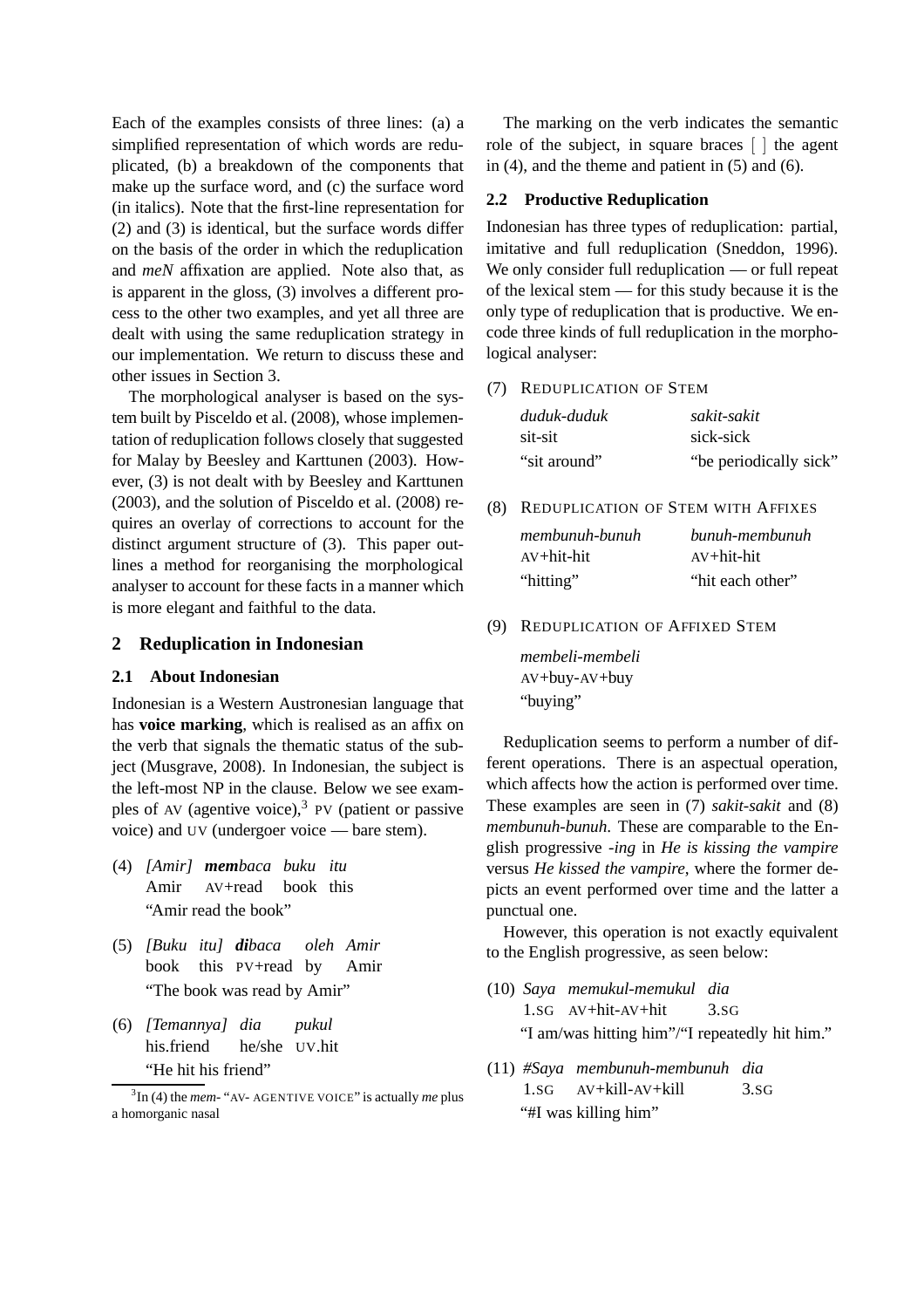- (12) *Saya membunuh* 1.SG AV+hit-AV+hit animal *binatang* "I killed an animal"/"I killed animals"
- (13) *Saya membunuh-membunuh binatang* 1.SG AV+hit-AV+hit animal "I killed animal after animal"/"#I was killing the animal"

As can be seen, this operation cannot apply to the verb *bunuh* "kill" in (11) to mean "killing". However if the object can be interpreted as plural then the action can be applied to the multiple objects as shown in (13). So there is this sense of either being able to distribute the action over time repeatedly or distribute/apply the action over different objects, when the semantics of the event does not allow the action to be repeated again and again, such as killing one animal.<sup>4</sup> The examples in  $(7)$  show more semantic variation on reduplication, such as an additional meaning of purposelessness for *duduk-duduk* "sit around".<sup>5</sup>

Another function of reduplication is the formation of reciprocals, as shown with *bunuh-membunuh* in (8). This verb formation is clearly not simply a case of reduplicating an affixed stem; there is a more involved process. We see that this kind of reduplication involves valence reduction: in (14) we have a subject and an object that's expressed in the sentence, but in (15) we only have a subject expressed, which encodes both the agent and patient.

- (14) *Mereka membunuh dia.* they AV+kill him/her "They kill him/her."
- (15) *Mereka bunuh-membunuh* they kill-AV+kill "They kill each other."

### **3 Tools to Construct the Word**

This section outlines the process for building up the word. We look at at the tools that are used and the theoretical framework upon which the tools are built.



Figure 1: Pipeline showing word-level and sentence-level processes

Figure 1 is the overall course-grained architecture of the system. The dotted vertical line in Figure 1 delimits the boundary between sublexical processes and sentential (or partial) parsing. We are only interested in discussing the components to the left of this boundary, which is where the building of the wordlevel processes take place.

The components marked "Stem Lexicon" and "Morphological Analyser" utilise the finite state tools XFST and LEXC. The input to the morphological analyser is the sentence that has been tokenised, and its output is a representation of the words split into its morphemes. Furthermore, the first lines of each of the examples of (1), (2), and (3) seen earlier are the representation used, but simplified here to show only the required detail; they show the parts of the word are reduplicated and what other affixes are exhibited. This is then fed as input to the "Word Parser".

### **3.1 Theoretical Assumptions**

The grammar formalism upon which the 'Word Parser' and 'Sentence Parser' are built is Lexical Functional Grammar (LFG). LFG has 'a parallel correspondence' architecture (Bresnan, 2001), which means relevant syntactic information is distributed among the parallel representations, and that the representations are related via mapping rules.

The level of representation that defines grammatical functions (subject, object etc.) and the constraints upon them, as well as features such as tense and aspect is called the **f-structure**. The f-structure is represented as attribute value matrices, where all required attributes must have unique and complete values. The **c-structure** is represented with phrase

 $4$ The example in (11) can only be felicitously used if your victim was part of the army of the undead - FYI.

<sup>&</sup>lt;sup>5</sup>These types of examples will not be discussed further here as they do not exhibit agentive voice marking.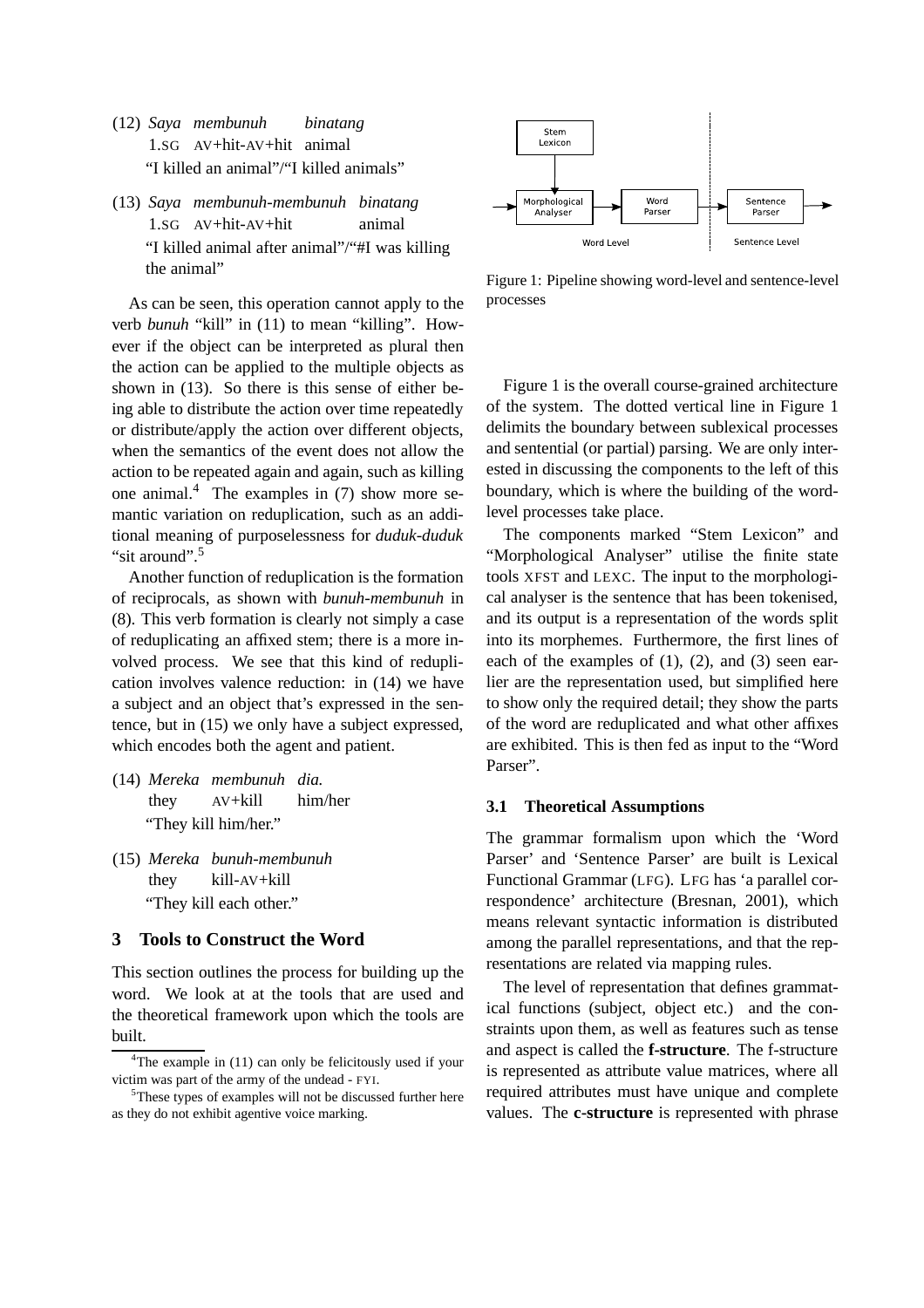

Figure 2: Upper and lower language correspondence for *membelikan* "buy someone something"



structure trees and describes the language-specific arrangement of phrases and clauses for a given language. This level of representation accounts for the surface realisation of sentences, such as word order. The **a-structure** specifies the arity of the predicate, defining its arguments and their relative semantic prominence, which have mapping correspondences to grammatical functions.

# **3.2 Finite State Tools: XFST and LEXC**

The 'Morphological Analyser' is built with tools that provide access to finite-state calculus algorithms, in particular the XEROX FINITE-STATE CALCULUS implementation (Beesley and Karttunen, 2003). The finite-state network we create with these tools is a transducer, which allows for a lower language — or a definition of the allowable surface words in the language — and an upper language, which defines the linear representation of the morphological units in the surface word. An example of an upper language 'output', for analysis, and its corresponding lower language 'input' or morphological analysis is given in Figure 2.

In this example the *mem-* prefix is represented with AV+, the stem *beli* "buy" gets extra information about its part-of-speech via the +VerbRoot suffix, and the applicative *-kan* is represented as +KAN.

We encode the morphotactics of the Indonesian word with the XFST tool, which provides an interface to these algorithms for defining and manipulating the finite state networks, as well as LEXC, which is used for defining the lexicon (Beesley and Karttunen, 2003).

The Pisceldo et al. (2008) system, on which our system is based, employs the same finite state tools as the current implementation. It has two major components which are labelled **morphotactic rules** and **morphophenemic rules**. Figure 3 shows the general schema of the Pisceldo et al. (2008) system.

Figure 3: Pisceldo et al. (2008) morphological analyser

The label **reduplication** is a little misleading because it simply indicates when the doubling of the morphological form takes place. In XFST this process is named **compile-replace**. The compilereplace algorithm was developed to account for nonconcatenative morphological processes, such as the vocalisation patterns in Arabic and full reduplication in Malay (Beesley and Karttunen, 2003). The compile-replace algorithm for reduplication works by delimiting the portion of the network that is affected by compile-replace. This so-called 'portion' of the net is defined as a regular expression and is delimited by the tags ' $\wedge$ [' and ' $\wedge$ ]' on the lower side of the net and 'Redup[' and ']Redup' on the upper side. When the compile-replace algorithm is invoked, the net defined by regular expression between '∧[' and ' <sup>∧</sup>]' is copied. There are computational limitations to what can be defined within these delimited tags, so in practice we apply compile replace to predefined lexemes, or stems, as listed in the LEXC stem lexicon, with optional predefined affixes, and exclude unknown stems.

### **3.3 Word Level Parser: XLE**

The tool used for parsing, XLE, only utilises two of the three levels of representations discussed earlier: f-structure and c-structure. In Figure 1 both the 'Word Parser' and 'Sentence Parser' utilise XLE.

XLE is a grammar development environment which interprets grammars written in an electronic parseable variation of LFG. It is the tool used for defining the phrase structure, as well as the sublexical rules, which describes how the word is com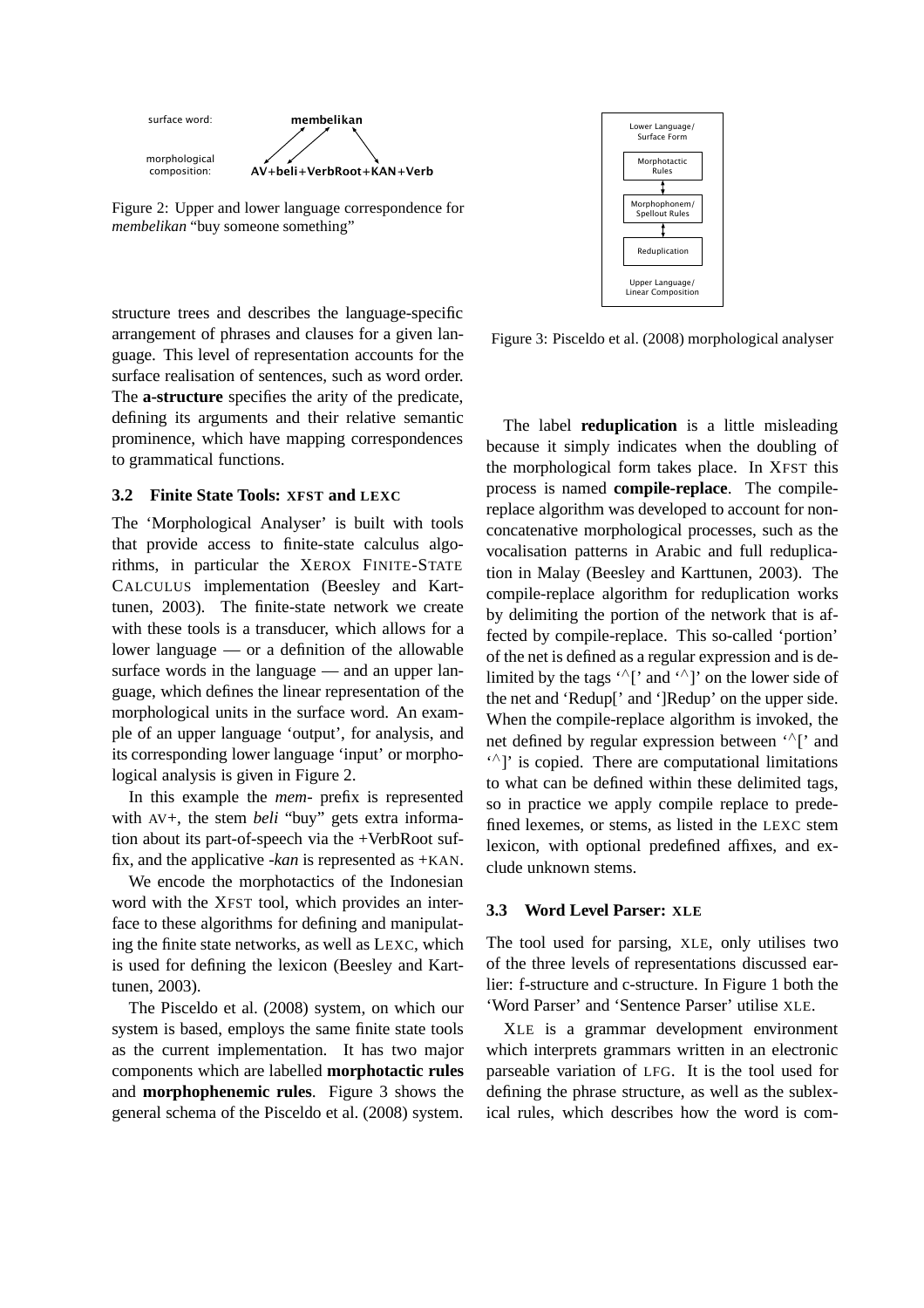posed. We construct these rules via c-structure rules, which look like traditional grammar rewrite rules but with annotations giving us the information that can only be encoded via the phrase structure. Within the "Word Parser" component, there are defined **sublexical rules** that are interpreted using XLE.

This component crucially relies on the analysis of the 'Morphological Analyser' and its output must be a meaningful representation of the input, which is the surface form of the reduplicated verb. There is a semantic motivation for wanting to represent the predicates in (1) *menarik-menarik*, (2) *menariknarik*, and (3) *tarik-menarik* in different ways. We would want our morphological analysis to be sensitive to their semantic differences, however small or large. For these given predicates, there are three important components of the word to represent:

- reduplication: Redup[ ]Redup
- the agentive voice affix: AV
- the verb stem: *tarik* "pull"

We could represent the analysis of *menarikmenarik* as Redup[AV+tarik]Redup, but we would want to differentiate *menarik-narik* from this and so could represent this as AV+Redup[tarik]Redup. However, this also seems a plausible output for *tarik-menarik*, as does the former. In order to enforce a unique representation for all three, we arrive at:

- (16) menarik-menarik: Redup[AV+tarik]Redup
- (17) menarik-narik: AV+Redup[tarik]Redup
- (18) tarik-menarik: Redup[tarikAV+]Redup

The first reduplicated example, *menarik-menarik* in (16), with the stem *tarik* "pull" means "pull again and again". The second example, *menarik-narik*, has a very similar meaning to (16), but the major difference is that the action (i.e. the "pulling" in the case of *tarik*) is repeated faster. The last example *tarik-menarik* , (18), means "pull at each other", in a tug-of-war fashion.

### **4 Integration into the Grammar**

# **4.1 Reciprocals**

From a formal point of view, it seems that the reciprocal is formed by marking two verbs with un-

dergoer and agentive voice, which forms a linking between the agent and the patient of the action. In Indonesian, undergoer voice is the unmarked bare verb as shown by Arka and Manning (2008), and agentive voice is marked with *meN*. This compound verb analysis gives us an adequate semantic account of reciprocals, but more needs to be done in order to explain the arity reduction of the resulting predicate, as seen in (19) where *mereka* "they" is the only argument of the verb.

(19) *Mereka pukul-memukul* they UV.hit-AV+hit "They hit each other"

We adopt a similar analysis of reciprocals in Indonesian to the analysis of Alsina (1997) and Butt (1997) for causative verbs in Chichewa and permissives in Urdu, respectively: the reciprocal verb formation in Indonesian is a type of complex predicate in that the elements of the reciprocal combine to alter the argument structure of the resulting predicate, which acts as a single grammatical unit (Alsina et al., 1997). Even though the same principle of predicate composition applies, these analyses do not involve valence reduction as it does in Indonesian, but rather valence increasing.

Although the undergoer plus agentive voice treatment of reciprocal formation gives us a neat account of argument linking, these verb stems would then be considered two separate verbs as they both have their own voice marking, and therefore have their own values for the VOICE attribute in their f-structure attribute value matrices. This means, from an implementation point of view, there would have to be a semantic identity check to ensure both verbs have the same verb stem. For this implementation reason, we choose to keep this as a process within the 'Morphological Analyser' and as reduplication rather than verb compounding. This then saves a form of 'identity matching' of the two stems at a later stage.

The reciprocal is interpreted as such by virtue of the reduplication construction where the agentive voice affix *meN* is inserted between the reduplicated stems. Therefore the 'instructions', if you will, for composing reciprocals are encoded in the sublexical c-structure rules and manifested in the f-structure, as it affects argument linking.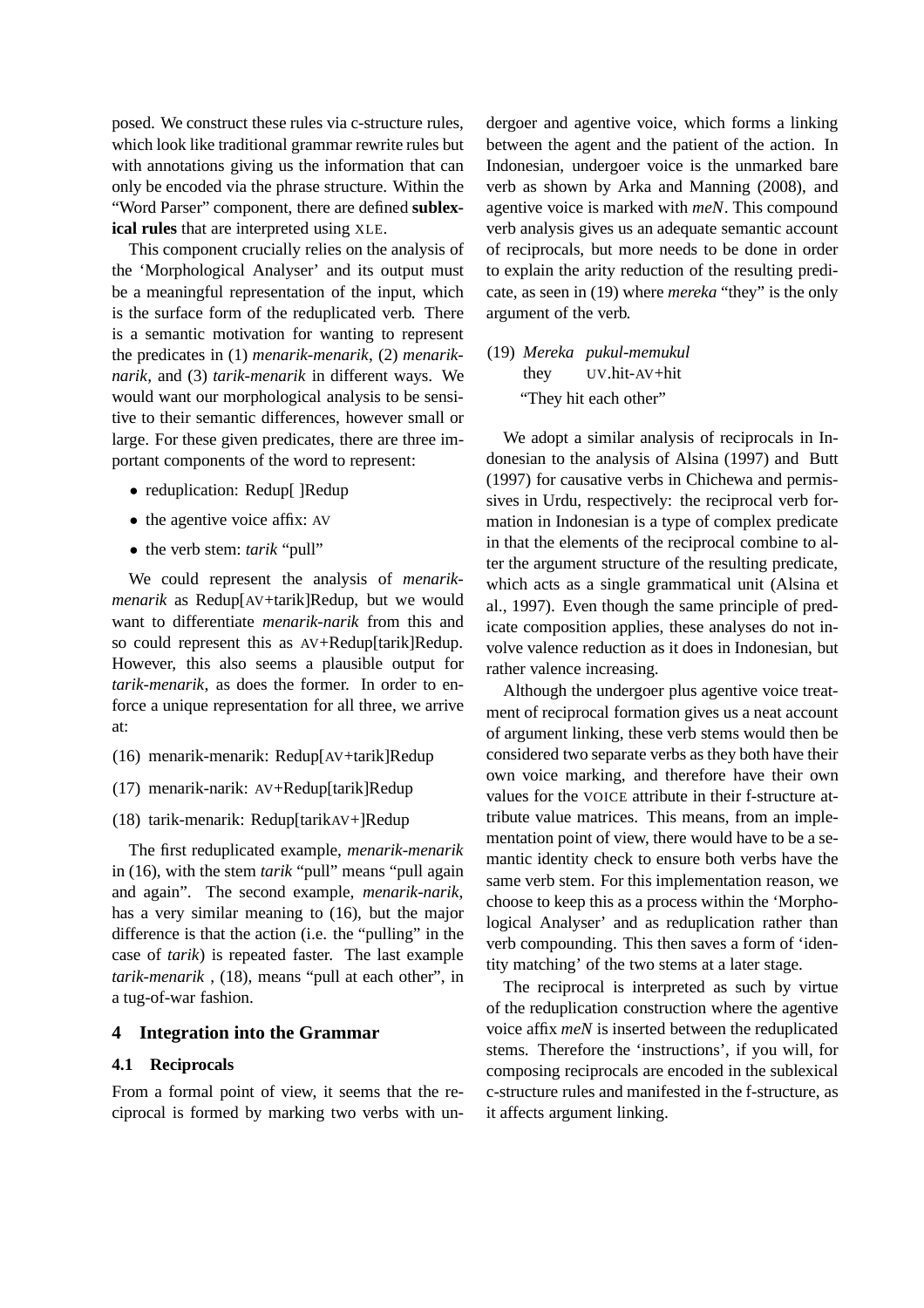If we step back from the implementation for a moment, we can represent schematically what happens to the arguments of a regular transitive verb such as (20), when it is composed as a reciprocal (21). But what we want is to create a general rule that allows this operation to apply to all transitive verbs where the resulting reduplicated form has an interpretable reciprocal predicate.

- $(20)$  *pukul*  $\lt$  agent, patient  $\gt$
- (21)  $pukul$ *-memukul*  $\lt$  agent&patient  $\gt$

The important components of the reciprocal word forming sublexical rules are as follows:

- The input to the rule has one argument (ARG), which is a transitive stem verb that requires a subject (ARG SUBJ) and an object (ARG OBJ)
- The resulting complex predicate (RECIP-rocal) only requires a subject (SUBJ) that must be plural (NUM pl)

The input predicate ARG must still be complete, meaning that is must still satisfy its (ARG SUBJ) and (ARG OBJ), which is the **agent** and **patient** in (20). That is, the verb on which the RECIProcal verb is formed is transitive and requires all its arguments to be filled. We can achieve this via coindexing the subject and object of the input predicate ARG with the subject of the derived predicate RECIP.

```
(22) RECIP\langle (SUBJ<sub>i</sub>), ARG \langle (SUBJ<sub>i</sub>), (OBJ<sub>i</sub>) > >
```
The resulting predicate is mono-valent, in that it only needs to satisfy a subject, however it has an input predicate. Figure 4 shows the resulting fstructure for the reciprocal sentence in (19). The first line (labelled PRED) is the representation of the semantics of the head of the attribute value matrix over which it has scope. In this case the PRED on the first line represents the main verb *pukul-memukul* "hitreciprocally". It tells us it is a derived reciprocal whose first slot is satisfied by the attribute value matrix labelled 4, which is the subject; the second slot is satisfied by a verb that takes two arguments.

The c-structure for (19) is shown in Figure 5. Each of the numbered nodes corresponds to a component in the f-structure. It is clear in the c-structure

"Mereka pukul-memukul" 'RECIP<[4:mereka], 'pukul<[4:mereka], [4:mereka]> > **IPRED** 4<sup>[PRED</sup> 'mereka' 5<br>B<sub>8</sub>GLOSS [TRANS pronominal] SUBJ 5 GLOSS [TRANS pronominal]<br>98 NUM pl, PERS 3, PRON-TYPE pers<br>GLOSS [TRANS hit] 330  $\begin{bmatrix} 331 \\ 375 \end{bmatrix}$ GLOSS [TRANS hit]  $533$ TNS-ASP MOOD indicative 386 CLAUSE-TYPE decl, VOICE-TYPE AV





Figure 5: Constituent structure

that the verb only takes one noun phrase argument, which is the subject. The operation that composes the derived reciprocal verb requires a transitive verb as input, which is *pukul* "hit" in Figure 4, and it is represented in the f-structure inside the PRED value for the RECIP verb.

### **4.2 Distributed Reduplication**

The implementation of the non-reciprocal reduplication is less involved, in that this construction simply triggers an additional feature in the f-structure, however it has its complexities too. The main issue is: what feature should be added?

We discussed earlier that reduplication constructions such as (23) are not exactly the same as the English progressive aspect, and in some examples have more of an iterative aspect, in that the action is repeated but not necessarily with one sustained action over time, but in a start-stop fashion. Therefore a feature such as ITER  $+$  as part of the tenseaspect definition of the clause could be added to the f-structure.

Noun phrases in Indonesian are underspecified for number, much like the English noun phrases that are headed with mass nouns, such as *rice*. However the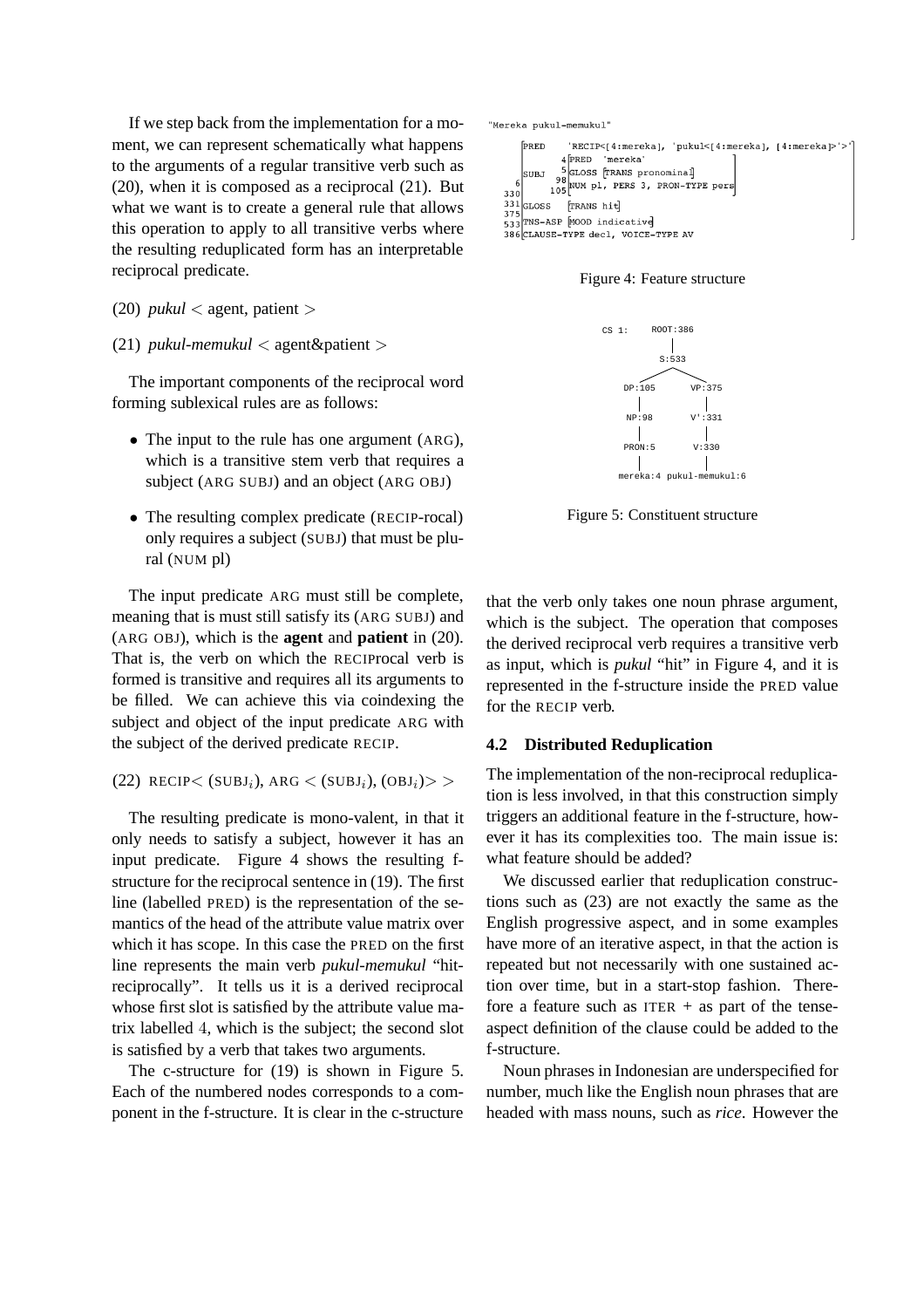

Figure 6: Spellout then doubling of *duduk*

reduplication on the verb can impose a plural reading on the argument(s) of the verb, where the action is applied to each and every member of the argument of the verb, as seen in the second translation in (23) ((12) is an earlier example).

(23) *Dia memukul-mukul temannya* He AV+hit-hit his.friend "He was (repeatedly) hitting his friend."/"He hit each of his friends."

When the verb determines the number of its arguments, this is called a **pluractional** verb (Corbett, 2000). Pluractionality specifies that the action is over multiple affected objects, and so we could add the attribute-value pair PLURACT  $+$  for these constructions , which would not be part of the tenseaspect definition of the clause.

In the present implementation, for sentences such as (23), both solutions are possible.

### **5 Rejigging the Morphological Analyser**

Traditional analyses of reduplication have been modelled on a theory of phonological copying or a doubling of a phonologically-rendered form. This entails that we begin with a lexeme *duduk* "sit", we then execute the spellout rule or the phonological rendering giving us *duduk* /dudu?/, and then this form is doubled producing *duduk-duduk* "sit around", as seen in Figure 6.

The architecture of the Pisceldo et al. (2008) morphological analyser in Figure 3 models this idea of how the reduplication mechanism works. Specifically, the morphophonemic rules are executed first, giving us our spelled-out rendering, which is then doubled. Certainly when we examine some of the morphophonemic facts of reduplication in Indonesian, it gives support for this architecture. Such an



Figure 7: Examples where spellout must precede doubling



Figure 8: Examples where the order of double and spellout has no consequence

example is shown in Figure 7, which is the realisation of  $AV+[tarik]^2$  (agentive voice prefix with the reduplicated stem *tarik* "pull"); Figure 8 presents a case where relative ordering does not matter.

However, this implementation cannot account for the full morphophemic facts of reduplication, namely the reciprocal construction, without the aid of corrective spellout rules.

We see in Figure 9 that for these types of examples we need to allow for the doubling of the verbs stem, ensuring appropriate attachment of voice marking to the respective stems, before we allow for spellout to take place. The notation (-,AV) is an indication of how the voice affixes are 'multiplied out' upon reduplication.

Inkelas and Zoll (2005) puts forward a theory of reduplication, Morphological Doubling Theory (MDT), that can incorporate both strategies allowing spellout and doubling in any order, and that both strategies are called for. They also claim that the reduplicated stems are a lot more discrete and can bear different affixes, and their phonological rendering can be realised independently from each other. This seems to model what we observe in the reciprocal construction in Indonesian: an independence of phonological realisation. The two different ordering for spellout and doubling very neatly separates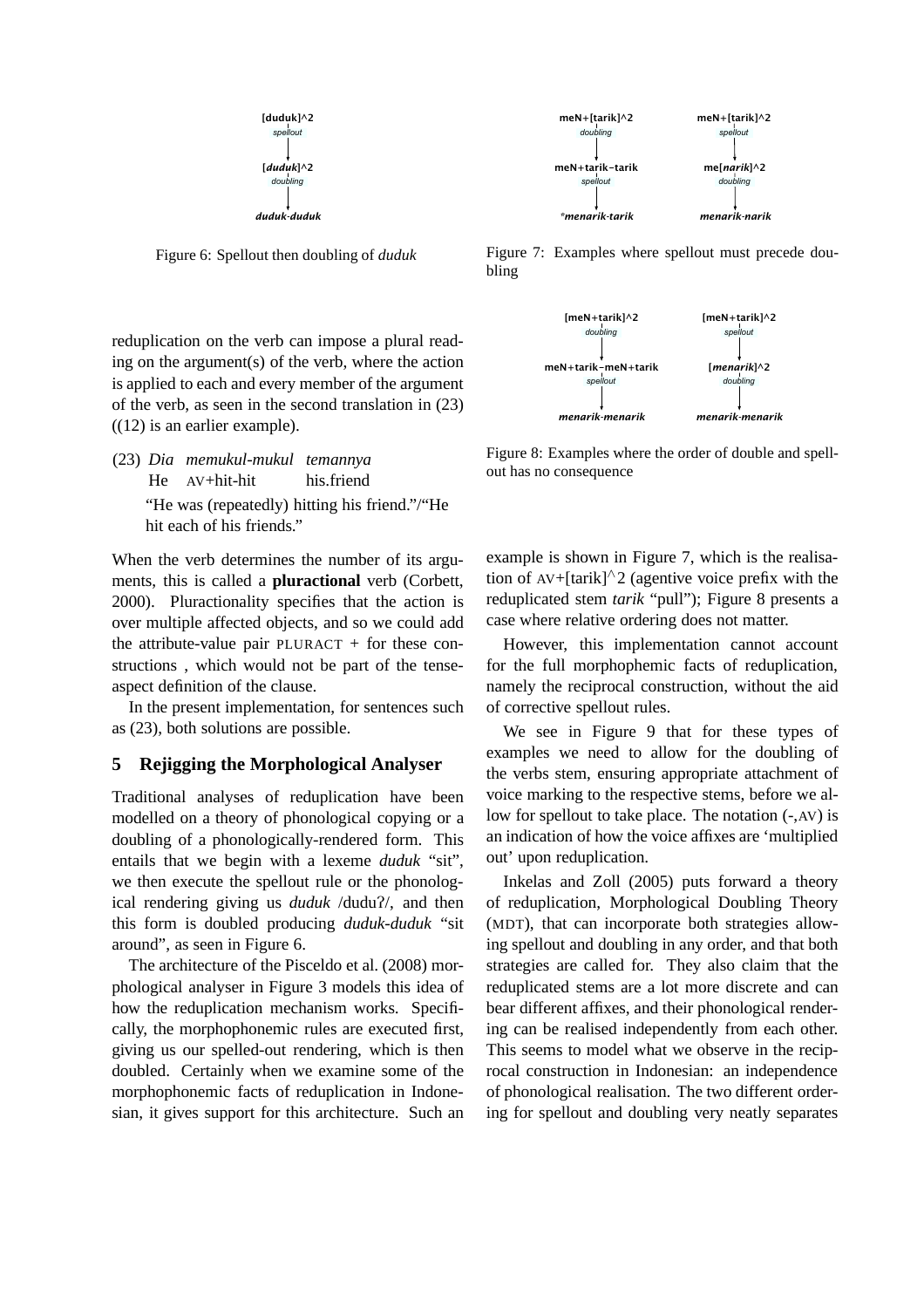

Figure 9: Examples where Doubling must precede spellout

out the two types of reduplication processes. Therefore within both the morphological analyser and the sublexical component, reciprocal reduplication and distributive reduplication are handled aptly as distinct separate processes, as seen in Figure 10.

Although we do not in whole borrow from MDT, some of the concepts put forward in the theory gave us cause to see the two reciprocal processes as being separate in the morphological analyser. As such, we have allowed for both spellout before reduplication and then spelling out this doubling process. We see these two processes as serving different purposes: one for the aspectual/distributed reduplication and the other for the reciprocal reduplication. It seems apt to be treating them differently in the morphological analyser, given that they are implemented so differently in the sublexical word building component.

# **6 Conclusion**

In this study, we discussed reduplication in combination with the voice marker AV. There are other voice prefixes such as the passives *di*, *ter* and *ber* that we still need to investigate. We would want to see whether these would require special treatment. In addition, we need to investigate more deeply the interaction with applicative morphology such as  *kan* and *-i*, as shown in (24), and to ensure that we develop an analysis that would complement our existing implementation of the applicatives (Arka et al., 2009).

(24) *Mereka beli-membilikan* they AV+beli-beli+KAN car *mobil* "They bought cars for each other"



Figure 10: Current morphological analyser with separated doubling process for the two types reduplication constructions.

We had initially considered all reduplication in the morphological analyser as the same doubling process, and implemented reduplication accordingly. Although the two forms of reduplication we were investigating, reciprocal and distributional, were morphosyntactically very different and so had to be implemented very differently in the sublexical component, we had not considered handling them differently from each other in the morphological analyser to account for their differences with respect to their morphophonemic facts. Instead of preemptive corrective rules, we implemented another component to correctly treat the stems of the reciprocal reduplication and distributive reduplication as being more independent of each other, with respect to their phonological realisation.

#### **References**

Alex Alsina, Joan Bresnan, and Peter Sells. 1997. Complex predicates: Structure and theory. In Alex Alsina,